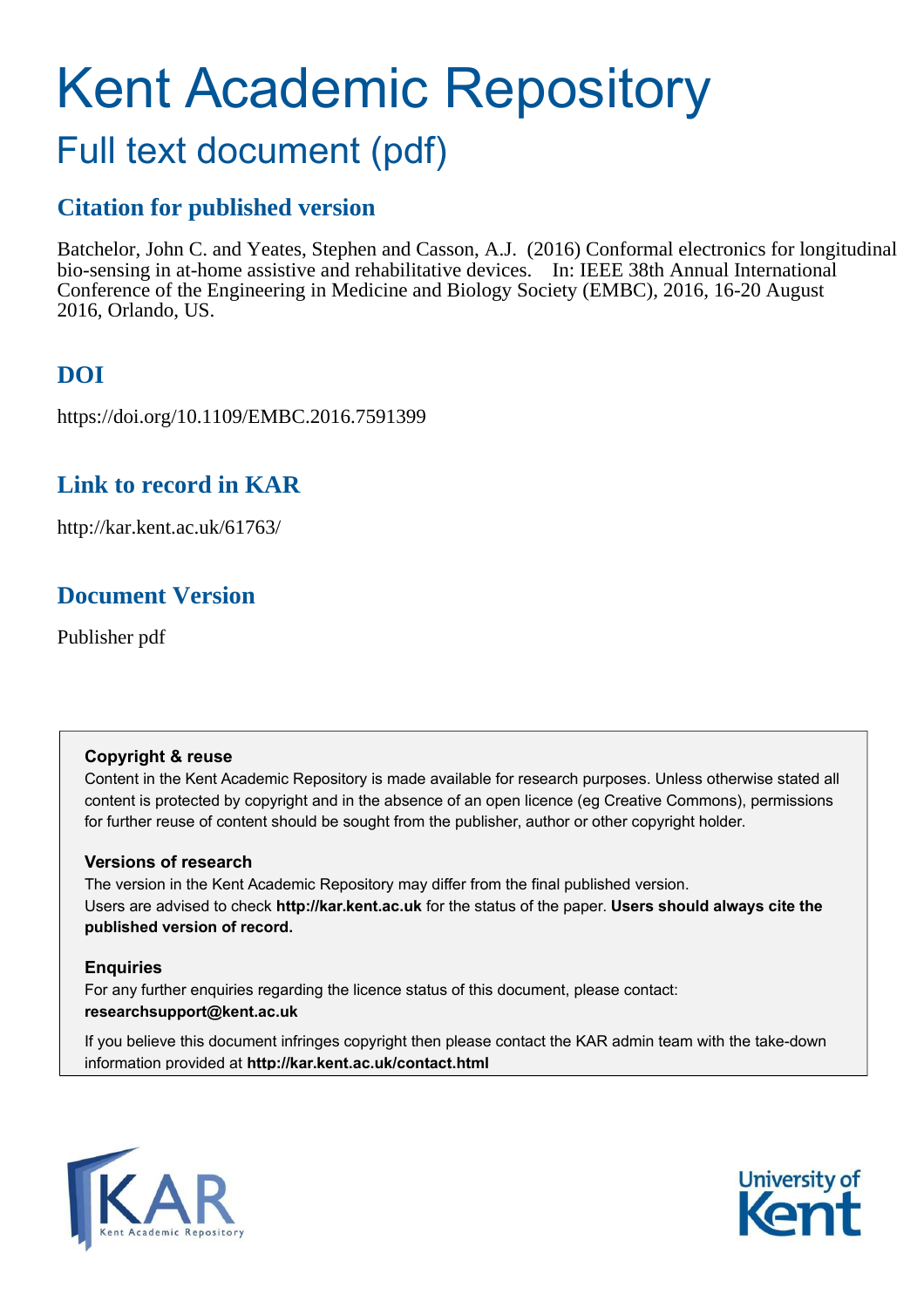### Conformal electronics for longitudinal bio-sensing in at-home assistive and rehabilitative devices

John C. Batchelor, *Senior Member, IEEE*, Stephen G. Yeates and Alexander J. Casson, *Senior Member, IEEE*

*Abstract*— Wearable electronics are revolutionizing personalized and preventative healthcare by allowing the easy, unobtrusive, and long term monitoring of a range of body parameters. Conformal electronics which attach directly to the skin in a very robust and long term manner are envisioned as the next generation of highly portable miniaturized computing devices, beyond wearables. In this paper we overview the state-of-the-art in conformal electronics created using silver nanoparticle inkjet printed techniques for home assistive and rehabilitative devices. The barriers to wider adaption, particularly the challenges of high performance antenna design when placed close to the body, are discussed in detail.

#### I. INTRODUCTION

The ubiquity of smartphones is transforming personalized, preventative, and out-of-the-clinic healthcare. In many societies each individual now carries an always on, always connected, electronic device which has a high level of computational power and a number of input sensors for collecting information. This sensor data can be passed to a data centre for real-time analysis and feedback, or used for longitudal data collection to give a long term picture of the subject, their behavior, and how it changes. For example, smartphone *apps* have been released for everything from activity tracking [1], to non-invasive blood glucose monitoring [2].

While there is undoubtedly much work to do on such apps (improving their performance, trustworthiness, and integration into health systems around the world) out-ofthe-clinic health and social care driven by advances such as the smartphone are now seen as central to many next generation healthcare systems [3]. Worldwide, the costs of healthcare provision are increasing, and the effect of this is compounded by the world's ageing population. Making healthcare technologies that work beyond the clinic is widely seen as a potential solution to these challenges [4]. It is envisioned that these could enable: more remote healthcare which uses fewer institutional resources; more preventative healthcare where the user takes on a more proactive role; and more personalized treatment and rehabilitation which is tailored based on longitudinal data of the individual.

Behind this transformation is the rapid advancement of computing power and microelectronic miniaturization, of which smartphones are just one part, Fig. 1. As precursors to the smartphone, in the 1990s and 2000s Internet technologies and at-home desktop and laptop computers enabled tele-health and tele-rehabilitation applications for the first time [5], allowing consultations and treatments to be delivered without the need to travel to a clinic.

As follow-ons to the smartphone, wearable electronics are now being used to longitudinally collect bio-signal information about users in an easy-to-use and non-obtrusive manner. Activity trackers such as the fitbit [6] are the most successful initial devices, and a wide number of *smartwatches* are now becoming available that include activity tracking, photophelsmograpgy for heart monitoring, and a number of other sensing modalities (see [7] as just one example). Indeed a wide-range of health-related wearable products are now available for everything from gait [8] to brainwave [9] monitoring.

*Conformal electronics*, also known as epidermal electronics, are seen as the next step in this rapid advancement of computing power and microelectronic miniaturization [10], [11], Fig. 1. Unlike wearable devices, conformal devices use non-permanent *tattoo-like* substrates to connect directly to the skin without requiring a strap or similar. The result is that the devices maintain a high quality connection to the body for many days at a time, and because they follow the contours of the skin they get a much higher contact area. This gives better quality signals and maintains signal-to-noise ratios even at very small sensor sizes. As such they intrinsically overcome the limitations of wearable devices, giving better signal quality, longer term connections to the body, and a more discrete profile for better social acceptability.

An emerging method for manufacturing conformal electronics is to use inkjet printing to deposit conductive silver nanoparticle inks onto a tattoo paper substrate [12]. As a rapid prototyping, additive manufacturing approach, inkjet printing can allow manufacturing with minimal waste, ideal for sensor nodes to be created in large numbers and then disposed en-mass after use. It is also compatible with a range of substrates to achieve tattoo-like connections to the skin.

In this paper we draw on examples from our previous work to overview the state-of-the-art in conformal sensor nodes manufactured in this way, highlighting the challenges to their wider adoption. In Section II we propose a new three-tier classification of the sensing challenges that must be tackled in order to deliver conformal sensor devices for health and social care. In Section III we consider the key technology challenges to be tackled in order to improve performance.

This work was in part supported by the Engineering and Physical Sciences Research Council grant numbers EP/M009262/1 and EP/N009118/1.

J. C. Batchelor is with the School of Engineering and Digital Arts, University of Kent, UK. Email: j.c.batchelor@kent.ac.uk. S. G. Yeates is with the School of Chemistry, The University of Manchester, UK. Email: stephen.yeates@manchester.ac.uk. A. J. Casson is with the School of Electrical and Electronic<br>princering. The University of Manchester. UK. Email: Engineering, The University of Manchester, alex.casson@manchester.ac.uk.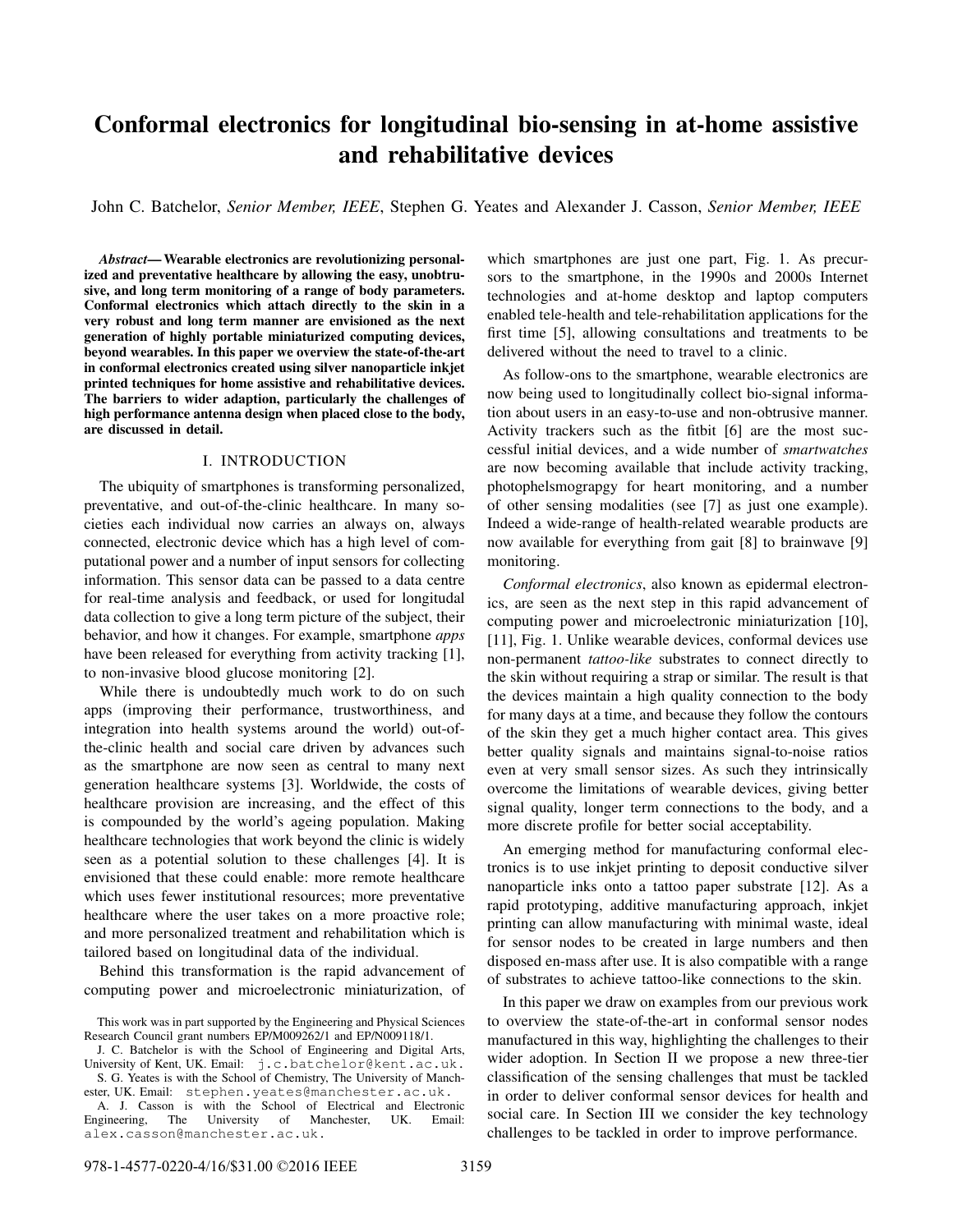

Fig. 1. The miniaturization of computing power from large desktop PCs in the 1980s to highly portable smart-watches in the 2010s. *Conformal electronics* are envisioned as the next step in this miniaturization process, giving electronic sensors that attach directly to the skin and provide very high quality data over long time periods. Conformal electronics picture taken from [10].



Fig. 2. Our conformal ECG electrodes reported in [15] maintain a connection to the body for 5-days at a time.

#### II. SENSING CHALLENGES

For home assistive and rehabilitative devices there are a wide number of non-invasive physiological parameters that are of interest to collect: temperature; electrocardiography (for heart rate and heart rate variability); strain; pressure; sweat analysis (for example for glucose monitoring); galvantic skin response; and activity; to name a few. For example, heart monitoring has been used to optimize athome rehabilitation routines [13], while pressure sensing can be used to monitor foot pathologies, such as diabetic foot ulcers, to prevent them from occurring and to optimize their treatment [14].

#### *A. Current state-of-the-art*

The current research challenge is to map the above modalities into sensors that are compatible with conformal substrates. To consider, for space a single example, our previous work has demonstrated conformal ECG electrodes made using a silver nanoparticle inkjet printing process [15], Fig. 2. As a rapid prototyping approach, inkjet printing can allow personalization of electrode sizes and shapes, giving a substantial advantage over conventional Ag/AgCl ECG electrodes. Further, the longest we have kept the electrodes on for a single application is 5 days. As shown in Fig. 2 there is variance in the ECG Signal-to-Noise Ratio (SNR) (defined as the R peak amplitude to the root-mean-square amplitude of the trace between R peaks) over this time, but the SNR, and hence signal quality, is maintained.

Even from this brief example it is easily seen that there are a large number of performance factors, from signal quality to longevity, that describe the sensing performance. However, as the development of conformal sensors is at an early stage it is rare to see all of these factors reported in a single place. Here we propose a new taxonomy of these sensing effects into three orders. The objective is to allow the clear identification of the state of a conformal sensor development, and to allow its progression to be tracked over time. To date, many conformal sensor nodes report only the first order performance and the research frontier is in characterizing and optimizing the second and third order effects to drive future healthcare take-up.

#### *B. First order effects: Functionality*

In designing a new sensor the first order challenge is to demonstrate functional testing: that the wanted physical signal can indeed be detected by the proposed transducer. For example, we have previously demonstrated that strain sensing [16], temperature sensing [17], and liquid presence sensing (for wet nappy detection in social care scenarios) [18] modalities are possible on inkjet printed tattoo substrates.

#### *C. Second order effects: Non-ideal factors*

Once it has been shown that the wanted signal can be fundamentally collected, the second order challenge is to characterize the non-ideal sensor properties. There is a wide list of such factors, both technical and non-technical. The technical effects include sensitivity, contact noise, and motion artifact/interference susceptibility which will be common to nearly all sensing modalities. Other technical factors will be modality specific. For example for electrophysiological sensors factors of key importance are: the contact impedance, the half-cell potential and baseline wander.

Non-technical effects can be again split, into: user factors, principally comfort, attachment duration, ease of application; and manufacturing factors, principally cost, time, ease of access, and potential for personalization.

#### *D. Third order effects: Variability*

The third, and final, order challenge is to quantify variability in the first and second order effects. The performance parameters obtained will always have an amount of variance present, requiring a spread of values to be reported.

More significant is *non-constant-ness* due to non-linearity in the sensor response, or a hysteresis effect, or simply variance with time. Conformal sensors may attach to the body for very long periods, and will be subject to wearand-tear, component ageing, and changes in the skin under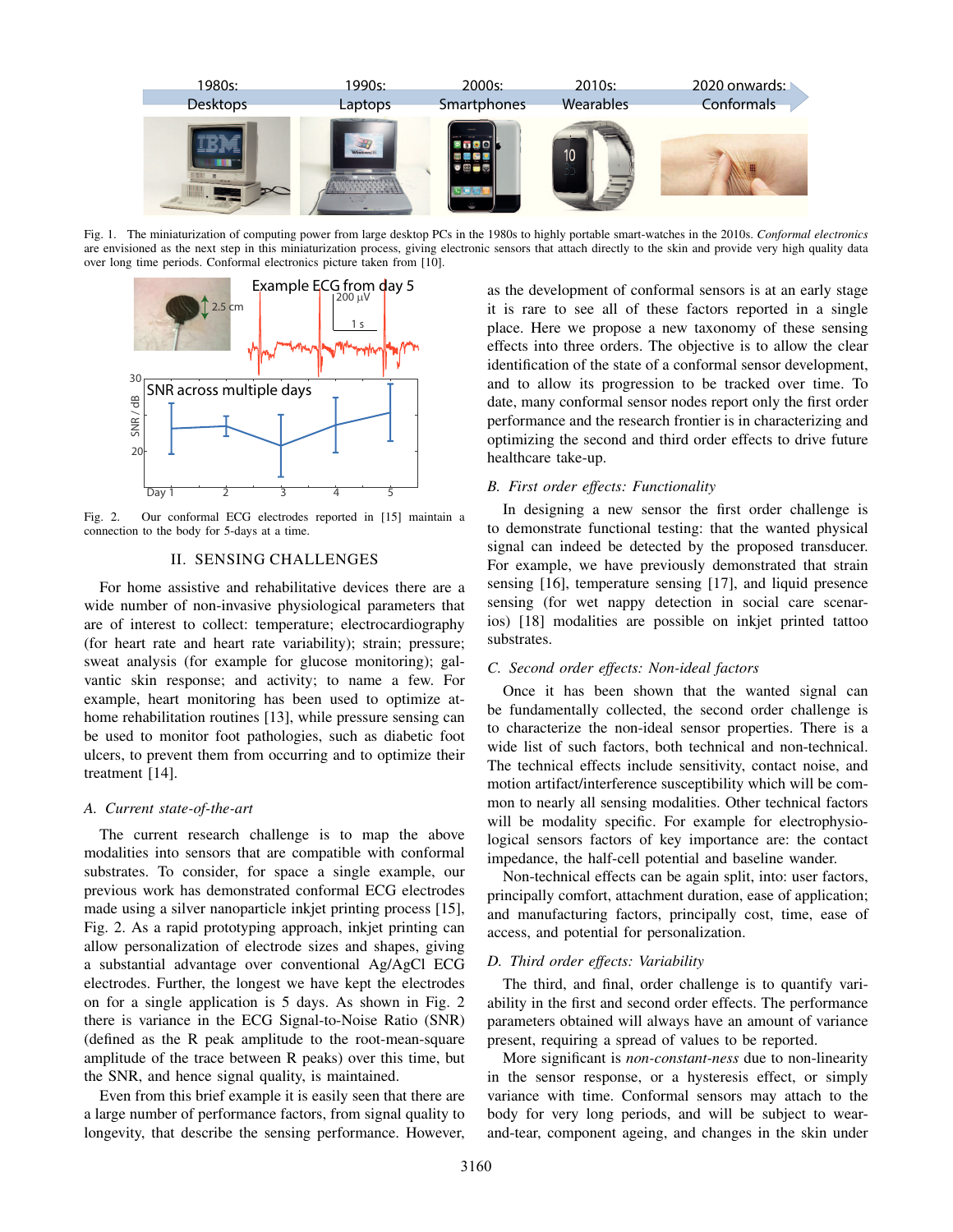

Fig. 3. Cross-section of the conformal sensor capacitive loading. This significantly compromises the performance of the wireless antenna used.

the sensor over time. All of these may affect the *order 1* and *order 2* performance characteristics, as seen in Fig. 2.

#### III. MANUFACTURING CHALLENGES

#### *A. Antenna design*

Wireless transmission of the data from conformal sensors is essential for connectivity, allowing physiological data to be passed to a smartphone or into the Cloud in real-time. However, the electronics, and particularly the antenna, are separated from the skin by an adhesive layer which is approximately 10  $\mu$ m thick, Fig. 3. As a result the entire sensor node is capacitively coupled to the skin, and this significantly loads the wireless antenna and reduces its performance.

The conductivities and relative permittivities of the inkjet printed conformal sensor manufacturing stack are shown in Fig. 3, together with measured results showing the read ranges that can be achieved from sensors on different parts of the body. These results are collected using VoyanticLite equipment and for a conformal antenna set up to transmit in the UHF (Ultra High Frequency) RFID (Radio-Frequency IDentification) band (860–960 MHz). Typical distances in the 1 m range are achievable, sufficient to reach a nearby smartphone, but well below the approximately 10 m read range of unloaded UHF RFID devices.



Fig. 4. Sintering at 135◦ C for 30 minutes (60 minutes in the 2 layer 15  $\mu$ m dot size case) can lower the resistivity  $(\rho)$  of the deposited silver.

The distance is a strong function of where on the body the antenna is placed, with the arm (the standard smartwatch location) performing particularly poorly, and the chest performing particularly well. This suggests that current conformal approaches may be particularly suitable for ECG-type sensing, worn inconspicuously under clothes on the chest. Nevertheless it is likely that higher read ranges are required for practical use, to avoid having to keep a smartphone always within 1 m of the body.

#### *B. Manufacturing optimization*

The above antenna loading can be overcome by improving the antenna design (a particularly challenging task) or by altering the manufacturing process to improve the electrical properties of the ink deposition. Table I shows the theoretical read range as the number of inkjet printed conductive layers is varied for an NXP transponder chip with input impedance  $(15-j128)\Omega$ , obtained by VoyanticLite equipment. The read range increases by a factor of 3–4 for each additional layer of silver nanoparticle printing. However, this comes at the cost of requiring an additional *expensive* ink layer.

As an alternative (or additional) approach sintering can be used, heating the deposited material to a level below its melting point sufficient to allow the diffusion of material and an improvement in conductance. Fig. 4 shows how the resistivity  $(\rho)$  of a silver nanoparticle ink (Sun Chemicals SA 719048) varies with sintering time, when deposited onto a tattoo substrate. Sintering for up to 60 minutes at 135◦C gives the tattoo deposited silver a resistivity comparable to silver deposited on non-flexible glass. However this comes at the cost of a deformation of the tattoo paper substrate, increasing its resistivity and decreasing its flexibility. Using current approaches there is thus a direct trade-off between the conductivity of the deposited ink and the flexibly of the conformal device, and hence its longevity. Substantial investigation into low temperature, ultrasonic, or photonic sintering on thermally sensitive substrates is required in order to improve performance further.

#### *C. System integration*

Conformal batteries are an active area of investigation [19] but many current systems use external wires to connect the